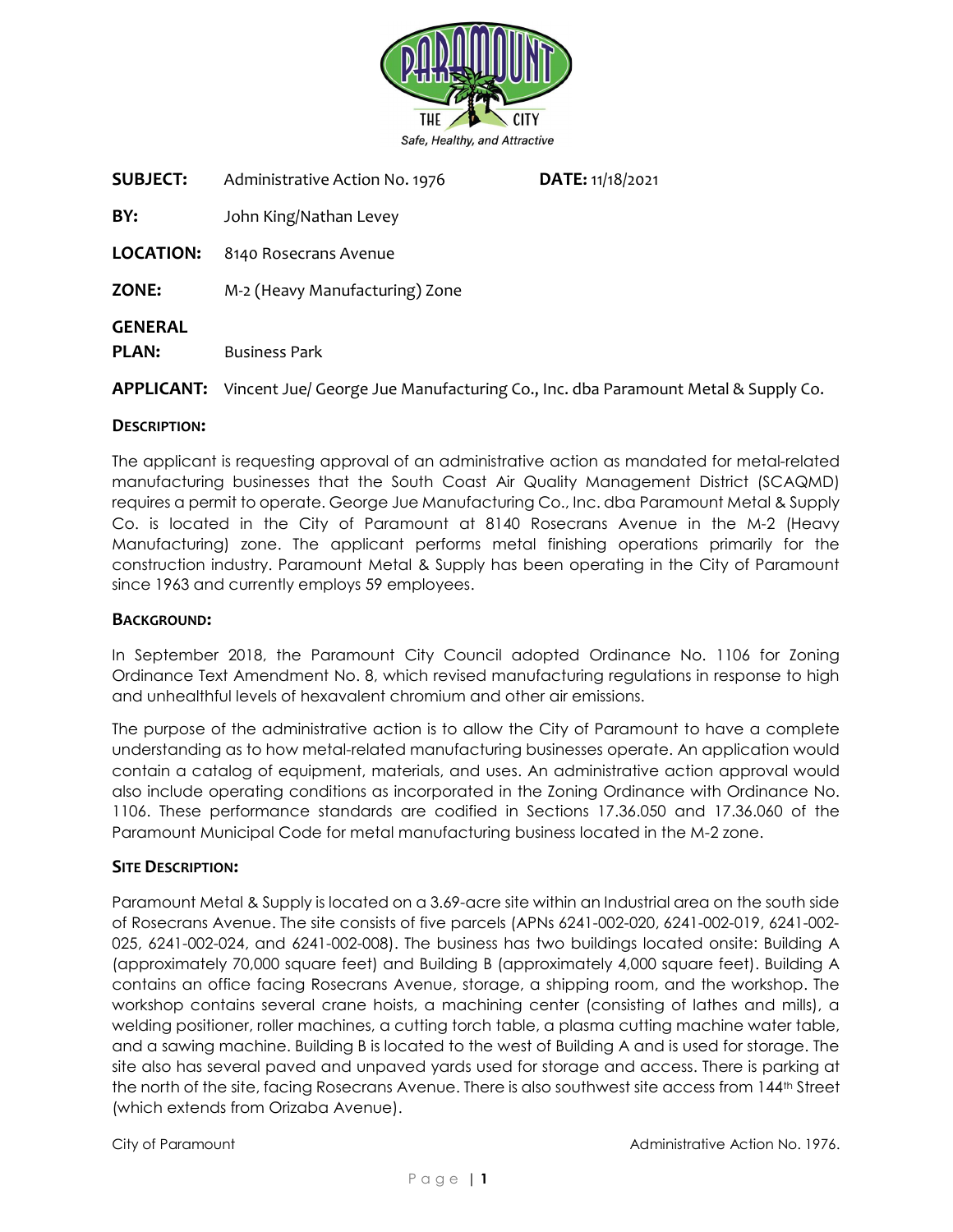

# **SITE PLAN**

The site plan depicted below is oriented with the north direction on the left side.

[removed from public distribution]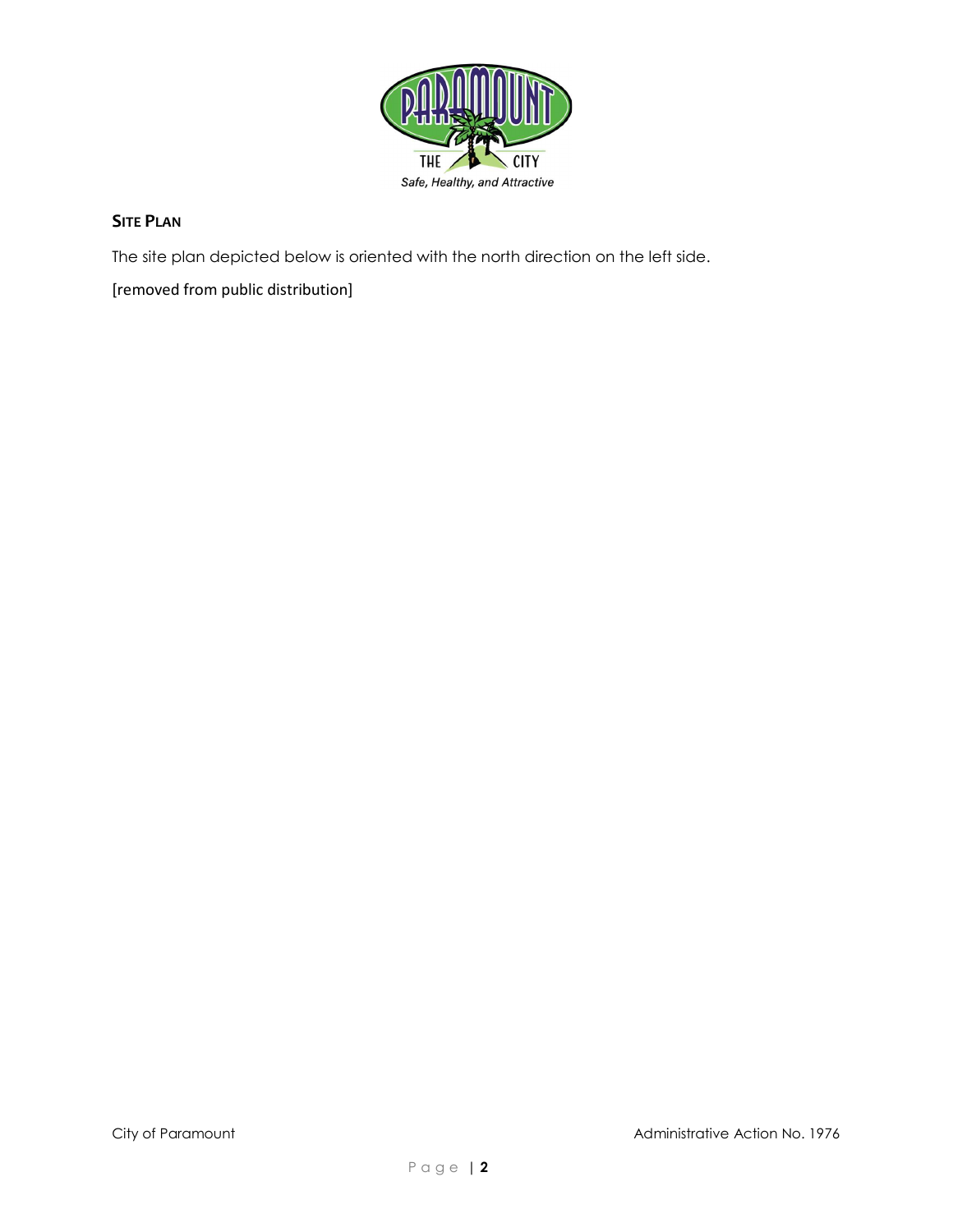

### APPLICATION DETAILS:

The following details are compiled from the Administrative Action application, Planning Department records, and SCAQMD information.

### Business Operations

### **Office**

The main office (approximately 4,000 square feet) is located in Building A. The shipping office is also located in Building A and houses purchase orders, specifications, lab results, and audit documents.

### Manufacturing

Paramount Metal & Supply produces custom design-build projects and fabrications for public works and construction. The fabrication process can use any or all of the following: several types of welding machines; automatic or semi-automatic cutting machines that support oxy-fuel, plasma, and computer numerical control (CNC) cutting processes; semi-automatic saws; hydraulic ironworker machines; hydraulic presses for cold and hot forming metal, plat and shape rolls; machines for turning, drilling, milling, and machining; and computerized technology for inspection and review.

#### Storage and Other Ancillary Activities

Ancillary process that support the manufacturing operations include:

Storage areas are located throughout Building A. Additionally, Building B consists entirely of storage space. There is additional outside storage possible in the yards (although limited to a legal nonconforming amount that would require a conditional use permit for expansion since the Paramount Municipal Code began regulating outside storage in the M-2 zone in 1984).

#### Permits – SCAQMD

| Permit No.                   | <b>Description</b>                                              |  |  |  |
|------------------------------|-----------------------------------------------------------------|--|--|--|
| A/N 591174                   | Permit to Operate Plasma Arc Cutting Table (pending - estimated |  |  |  |
| approval by January 1, 2022) |                                                                 |  |  |  |

# Permits – Other Agencies

| Agency          | Permit No.  | <b>Description</b>                                        |
|-----------------|-------------|-----------------------------------------------------------|
| County of Los   | FA0022386   | <b>Facility permitting</b>                                |
| Angeles Fire    |             |                                                           |
| Department      |             |                                                           |
| State Water     | 4-191027167 | General Permit for Storm Water Discharges Associated with |
| Resources Board |             | Industrial Activity 2014-0057-DWQ                         |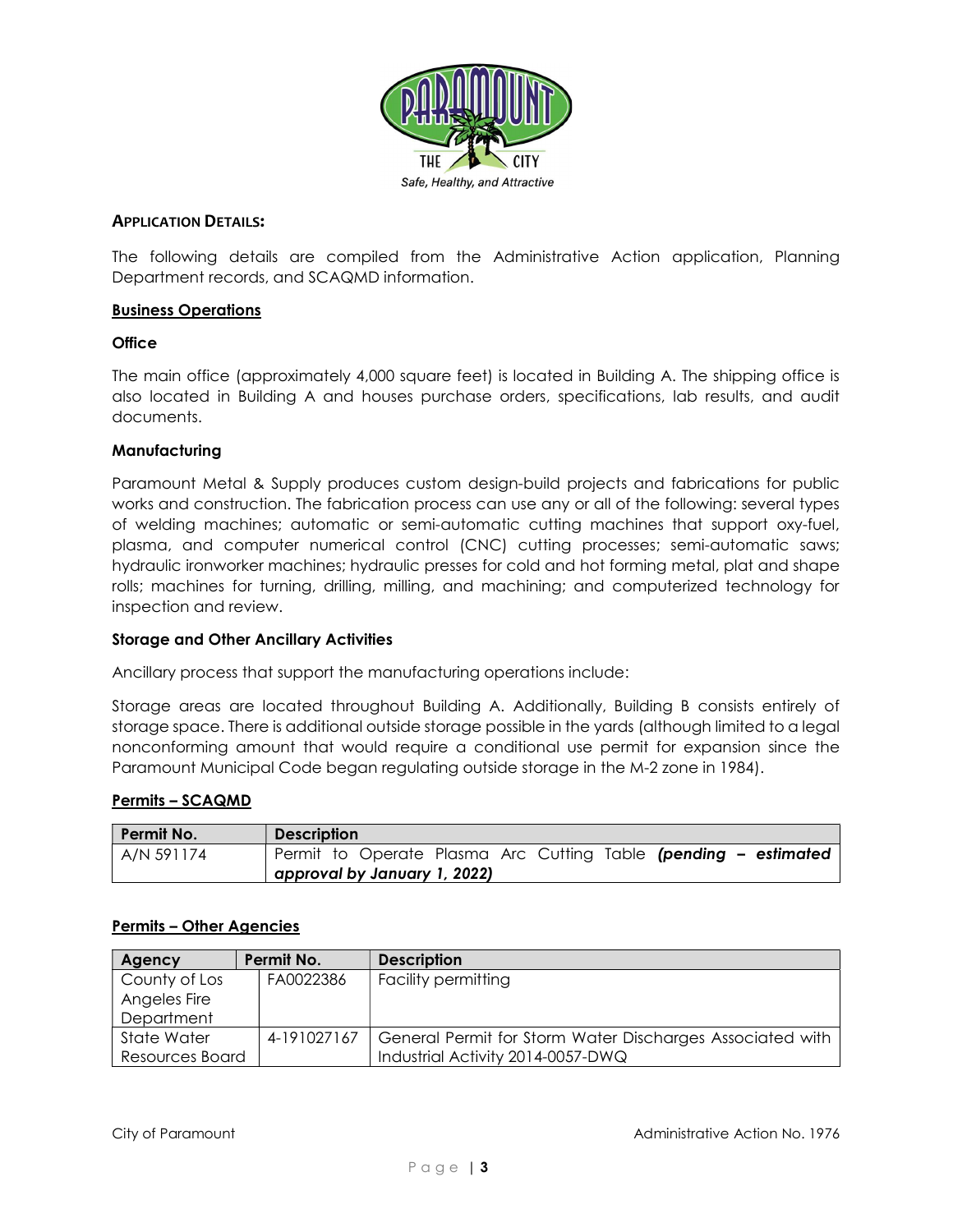

| Contractors                                              | 261180     | Class C-23 and Class C-51 Contractors License                                                                       |
|----------------------------------------------------------|------------|---------------------------------------------------------------------------------------------------------------------|
| State<br>License<br><b>Board</b>                         |            |                                                                                                                     |
|                                                          |            |                                                                                                                     |
| Agency                                                   | Permit No. | <b>Description</b>                                                                                                  |
| of L.A.<br>City<br>Fabricators<br>License<br>(reference) | 1100       | Fabricators License for medium-weight steel, high-strength<br>steel, stainless steel, aluminum, and reinforcing bar |

# PARAMOUNT CONDITIONAL USE PERMITS

Paramount Metal & Supply Company has not been issued any Conditional Use Permits. On August 12, 2014, the applicant received approval from the Development Review Board for the development of a 24-space employee parking lot (Development Review Application No. 14:007).

### OTHER INFORMATION

Signs: Section 17.36.050 includes provisions for a wall sign to be installed in compliance with M-2 sign regulations. Paramount Metal & Supply has one tenant sign as part of a monument sign located on the property (photo below for reference). Currently, the tenant sign contains a partial name. Although the Zoning Ordinance refers to a wall sign, the monument sign is designed as the primary means of identifying the Paramount Metal & Supply facility. As such, the Planning Department staff accepts a monument sign in lieu of wall sign. Although only a partial name is displayed, staff has determined that "Paramount Metal" is satisfactory.



The International Organization for Standards (ISO): The applicant has not received any certification from the ISO or equivalent international standard-setting body.

Public tours: The applicant can commit to an annual off-site informational session to inform the community-at-large about business operations and practices. The applicant is acceptable to small group tours on a case-by-case basis (subject to restrictions) with a minimum 60-day notice.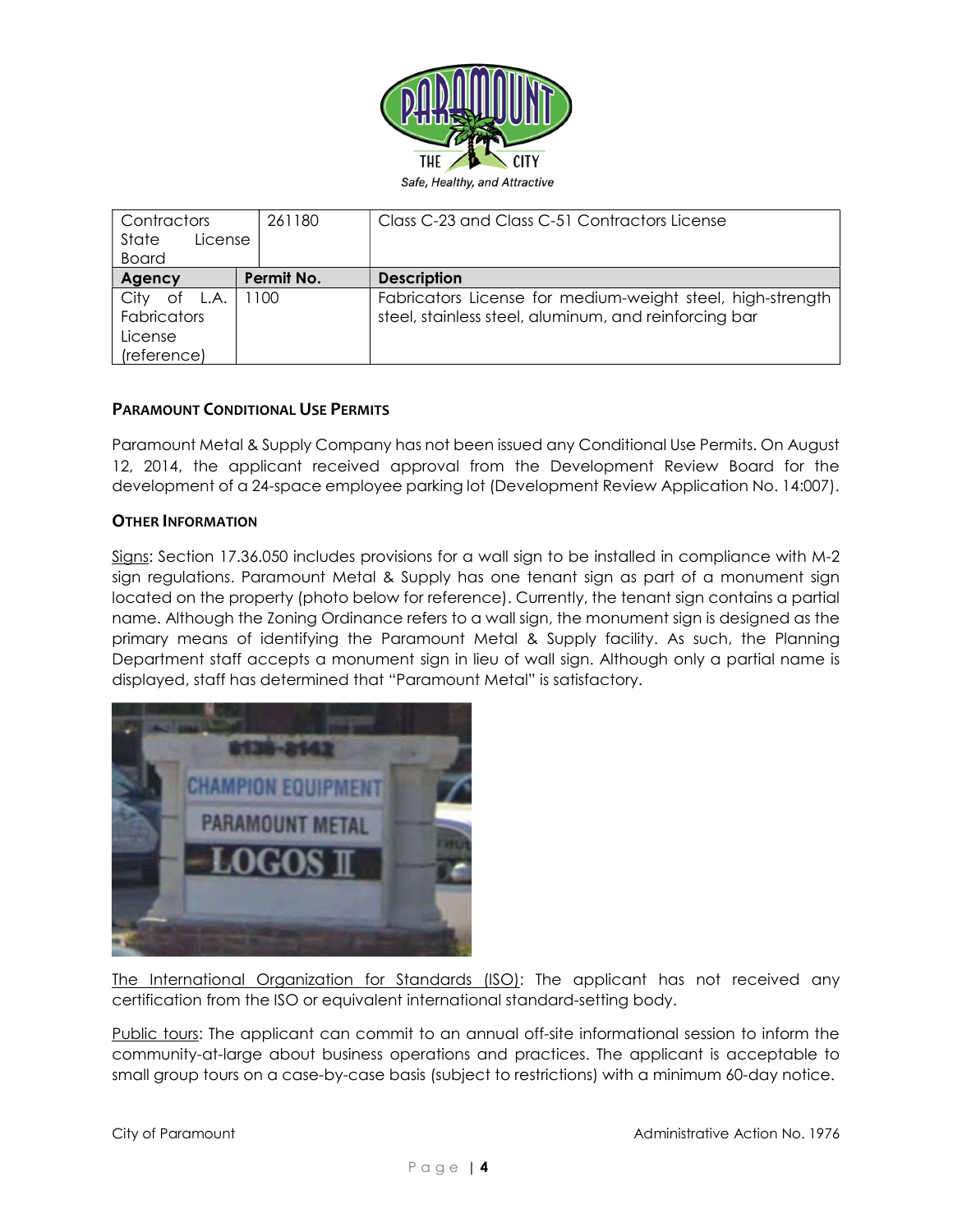

Notices of Violations: The South Coast Air Quality Management District has not issued any Notices of Violations within the last ten years.

# RECOMMENDED ACTION:

Administrative Action Case No. 1976 is approved subject to the following conditions:

- 1. **Except as set forth in conditions, development shall remain substantially as shown on** the approved plans. New development must be approved by the Planning Department prior to construction.
- 2. \_\_\_\_\_\_\_\_This application shall not be effective until the applicant has first filed at the office of the Planning Department a sworn affidavit by December 1, 2021 both acknowledging and accepting all conditions of approval of this Administrative Action. Failure to provide the City of Paramount with the requisite affidavit shall render the Administrative Action void.
- 3. \_\_\_\_\_No future exterior structural alteration, other than those building treatments previously approved, shall be permitted without the prior approval of the Planning Director.
- 4. The use of tarps is prohibited in front setbacks, side setbacks that abut an alley or street, and over driveways.
- 5. \_\_\_\_\_No wrought iron, metal, steel, etc. security bars shall be installed on the exterior of any window with visibility from the public rights-of-way.
- 6. \_\_\_\_\_ Landscaping shall be maintained to the satisfaction of the Community Development Department in perpetuity. Landscape changes are subject to Community Development Department review and approval. Mature trees shall not be removed without prior approval by the Community Development Department. Plant material shall be maintained in a thriving condition, free from weeds and overgrowth, in perpetuity in compliance with Chapter 17.96 (Water-Efficient Landscape Provisions) of Title 17 (Zoning Ordinance) of the Paramount Municipal Code.
- 7. \_\_\_\_\_\_\_\_\_Sufficient quantities of exterior paint shall be maintained for the removal of graffiti, peeling paint, or other blemishes on the exterior of buildings.
- 8. \_\_\_\_\_\_The project shall comply with all pertinent Building and Safety Division requirements.
- 9. \_\_\_\_\_The operator shall, at all times, maintain and comply with required operating permit from all pertinent agencies.
- 10. The responsible party shall maintain to the extent feasible the existing equipment, materials, and uses as listed to the Planning Department in the application materials for this Administrative Action, including but not limited to all equipment, materials, or uses permitted by the City, South Coast Air Quality Management District, Los Angeles County Fire Department, Los Angeles County Sanitation District, and the Regional Water Quality Control Board. The responsible party shall notify the Planning Department of proposed equipment that requires building, mechanical, plumbing, or electrical permits or a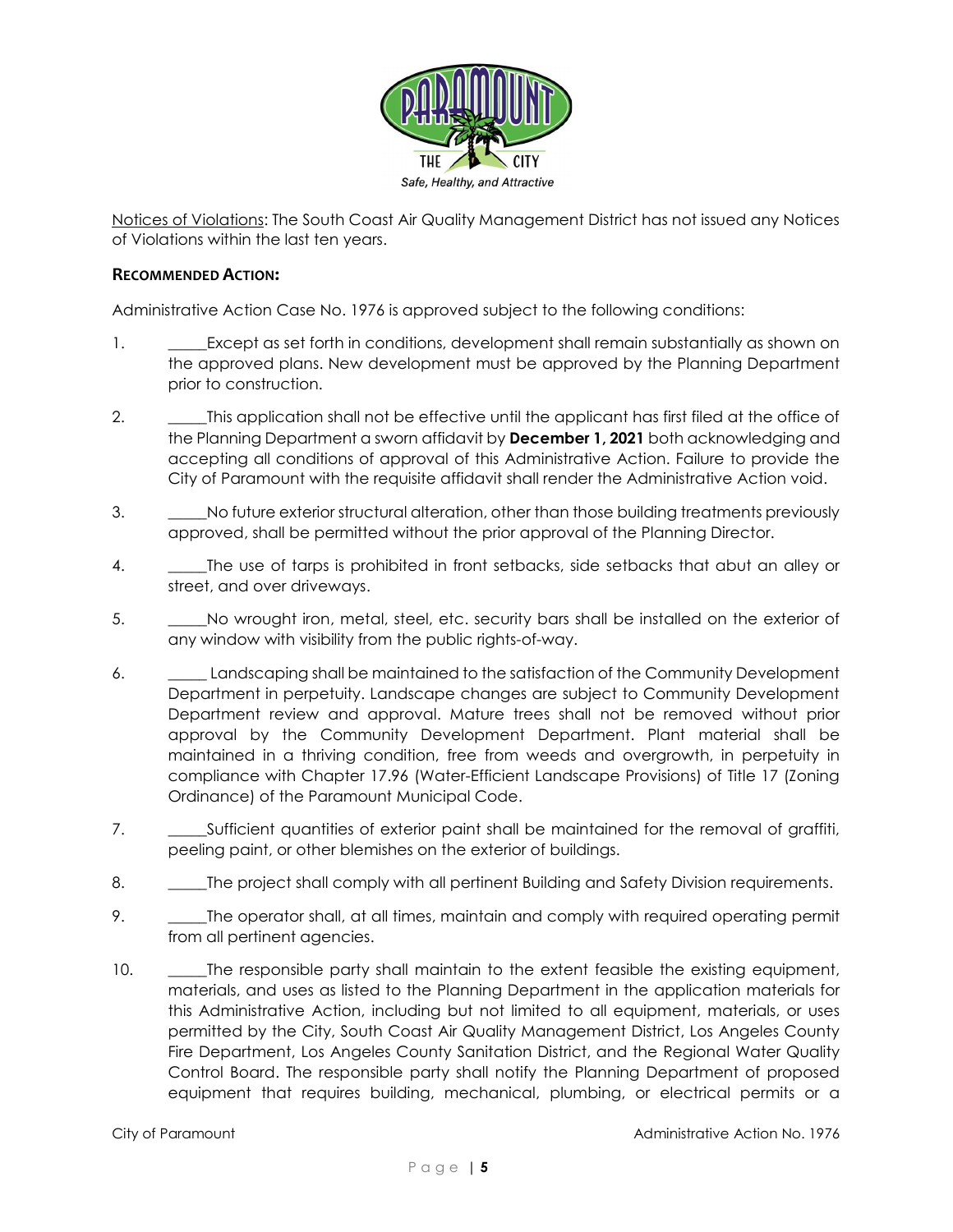

combination one or more permits. The responsible party shall notify the Planning Department of proposed uses. Any new equipment, materials, or uses must comply with the Paramount Municipal Code and the conditions set forth herein.

- 11. \_\_\_\_\_The responsible party shall comply with and maintain required permits from all other applicable regulatory agencies, including but not limited to the United States Environmental Protection Agency, the Los Angeles County Fire Department, the South Coast Air Quality Management District, the State Water Resources Control Board, and the Los Angeles Regional Water Quality Control Board, and the City of Paramount. It is understood between the applicant and the City of Paramount that the pending South Coast Air Quality Management District permit to operate a plasma arc cutter is anticipated for approval and issuance by January 1, 2022. Use of Best Available Control Technology is required at minimum. A facility shall install Lowest Achievable Emission Rate equipment if required by the South Coast Air Quality Management District.
- 12. \_\_\_\_\_The use shall comply with required housekeeping and best management practices of the South Coast Air Quality Management District and all applicable regulatory government agencies.
- 13. \_\_\_\_\_To the extent that installation of emissions control equipment, including retrofit equipment, is required by an applicable South Coast Air Quality Management District rule or regulation, then such required emissions control equipment shall comply with Best Available Control Technology requirements. A facility shall install Lowest Achievable Emission Rate equipment if required by the South Coast Air Quality Management District.
- 14. \_\_\_\_\_Core production and manufacturing activities shall be conducted within an enclosed structure. Notwithstanding the foregoing, ancillary activities including but not limited to maintenance; inspection; measuring; active packing, loading, and unloading of deliveries shall be permitted outdoors. Other ancillary activities shall be approved by the Planning Director.
- 15. All feasible building resiliency and environmental sustainability provisions shall be incorporated into any new construction and significant building rehabilitation.
- 16. **Example 16.** Certification from the International Standardization Organization (ISO) or equivalent international standard-setting body as relevant regarding environmentally sustainable practices and organization shall be maintained as feasible.
- 17. \_\_\_\_\_Public tours of the business operation shall be reasonably accommodated at least once each year for the purpose of informing the public of business operations and practices. A comprehensive information session at an off-site location is acceptable provided direct facility access impedes public safety or compromises proprietary processes, as determined by the business owner in consultation with the Planning Director. The operator shall provide details to the Planning Department at least three weeks in advance of a public tour or equivalent information session annually. The operator shall submit documentation of the public tour (e.g. sign-in sheets or meeting handouts) to the Planning Department annually.